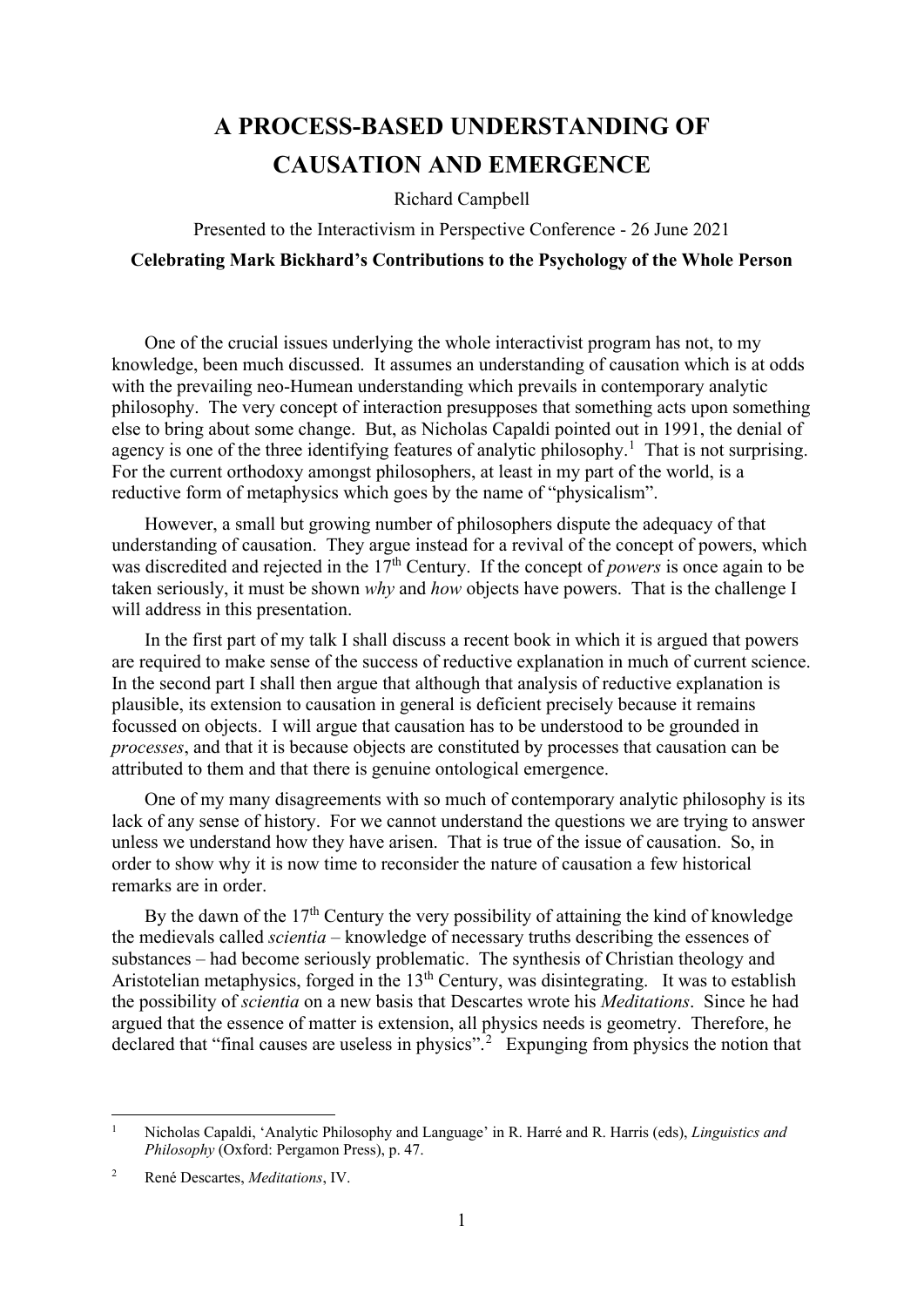things act to achieve ends also rendered the notion of powers otiose, since they too were supposed to have intrinsic objectives. Talk of powers had literally been laughed off the stage.

That is why it is so startling that a burgeoning number of philosophers are now advocating that such talk not only can, but must, be revived. Those advocates will have to present a very strong case if they are to convince those philosophers who regard themselves as hard-headed empiricists, lest they invoke the same scoffing rhetoric to dismiss this renewed advocacy as a retreat to occult and unobservable entities which have no place in modern science.

Given Descartes's dismissal of final causes, and Locke's insistence that we have no knowledge of the 'real essences' of things, David Hume relabelled efficient causes as "secret powers", remarking,

We always presume, when we see like sensible qualities, that they have like secret powers, and expect that effects, similar to those we have experienced, will follow from them  $3$ 

He proposed that that expectation is all there is to our *idea* of a cause, and there is nothing in reality to justify that idea other than the fact that objects similar to what we call the cause are always followed by objects similar to what we call the effect. Contemporary debates about causation uncritically follow John Stuart Mill's lead and convert Hume's account of causation as constant conjunction into statements of necessary and sufficient conditions. That historical summary shows that the first step in the case for reviving powers must be to refute this neo-Humean understanding of causation.

I observe first of all that the consequent discussion of causation has become bogged down in inconclusive debates about a variety of questions. Is causation a binary relation between a cause and an effect, or does it also involve other *relata*? Are causes objects, or events, or facts, or states of affairs, or situations, or something else? How are causes individuated? Do they have to be defined relative to some comparison or contrast? Can absences count as causes? Is causation transitive? The list of problematic issues seems endless.

I surmise that these philosophical debates are so inconclusive because they uncritically presuppose the neo-Humean understanding of causation. It is becoming increasingly clear that that presupposition is false. Strict regularities of phenomena are rarely observed.<sup>[4](#page-1-1)</sup> There are almost always exceptions because few observable phenomena are so isolated that their occurrence can be attributed to just one cause. What actually occurs is always the resultant of more than one influence being exerted in some region, because gravity is universal. Likewise, the operation of natural laws is regularly subject to interference by other influences. Even Newton's law of universal gravitation does not describe what we always observe, because we have all seen stones being thrown upwards, and birds and aeroplanes flying. Manifestly, the universality of natural laws has to be explained differently.

A more sophisticated way of explaining natural laws is to say that they describe the *dispositions* of things to manifest certain properties and behaviour when the conditions are appropriate, such as solubility. But because dispositions, like powers, are not always

<span id="page-1-0"></span><sup>3</sup> David Hume, *An Enquiring Concerning Human Understanding*, §IV, Part II, 29.

<span id="page-1-1"></span><sup>4</sup> As Nancy Cartwright, for example, kept pointing out in her 'Do the Laws of Physics State the Facts?' *Pacific Philosophical Quarterly* 61:1–2 (1980), pp. 75–84; *How the Laws of Physics Lie*; *Nature's Capacities and their Measurement*; *The Dappled World: A Study of the Boundaries of Science*.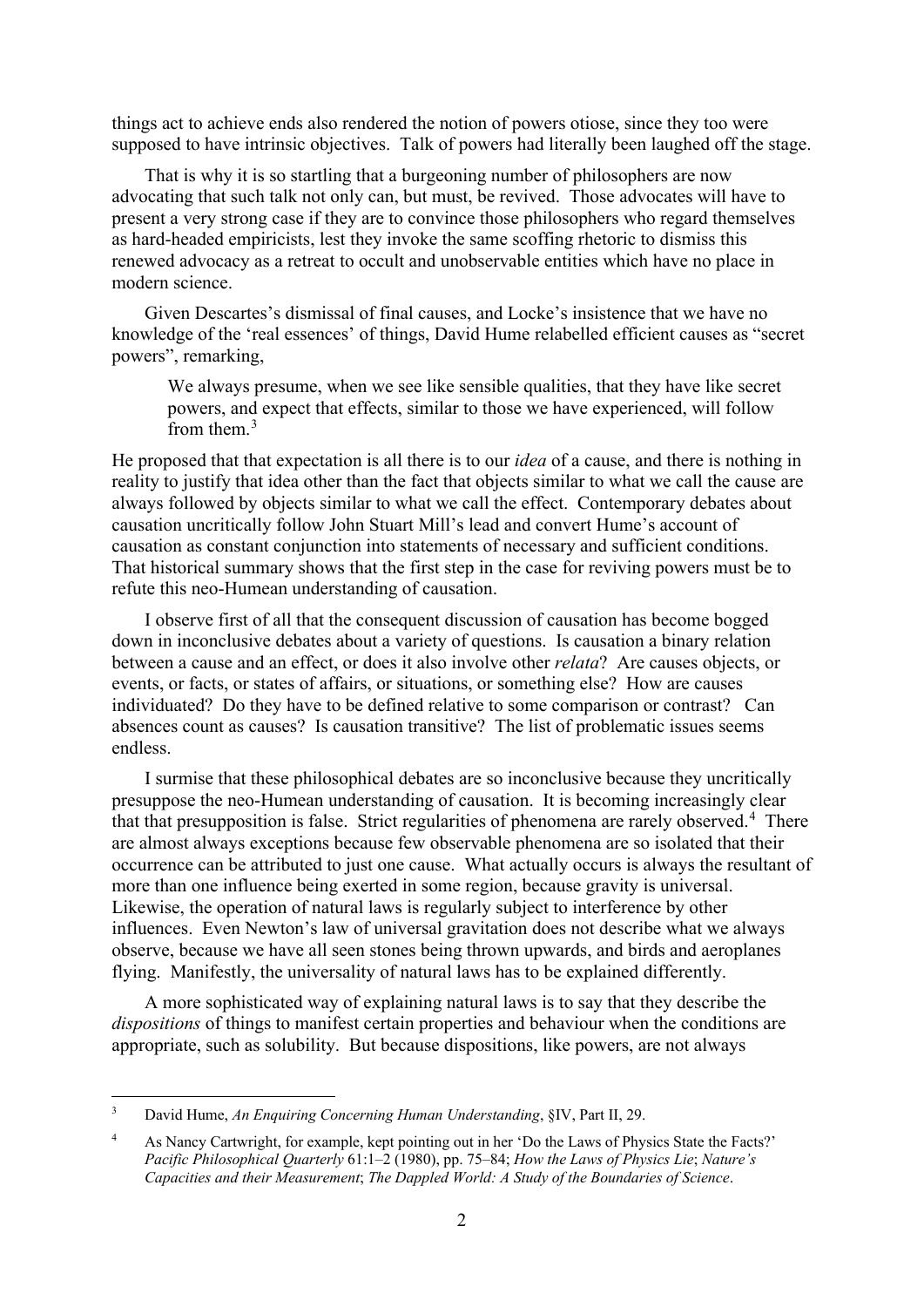manifest, Humeans insist that they must be reducible to non-dispositional properties. But that insistence generates the same problems as the Humean interpretation of natural laws.

Identifying those deficiencies has led a small number of philosophers to challenge the neo-Humean understanding of causation. In the 1970s Rom Harré published a couple of articles and a book on *Causal Powers*, but they were largely ignored. However, over the past twenty years some philosophers have begun to argue that, in order to account both for causality in general, and for the explanatory function which laws serve in natural science, the concept of *powers* needs again to be taken seriously.

The book I propose to discuss is Richard Corry's *Power and Influence*, published in 2019, for he presents the most carefully worked-out alternative to the neo-Humean understanding of causation. Noting that reductive method of explanation has achieved remarkable success in many scientific contexts, he devotes the first half of his book to a meticulous analysis of it. That account provides the next, positive step in the case I am arguing.

It would take too long to report his analysis in detail, but it is relevant to mention its most salient points. Typically, reductive explanations are causal explanations, explaining the behaviour of the whole in terms of causal interactions between its parts.<sup>[5](#page-2-0)</sup> Because this method works by identifying all those objects which, in the conditions prevailing, have influenced the production of that phenomenon, the first step in his analysis is to introduce the notion of basic objects:

(**Basic Objects**): An object is *basic* with respect to an attempt at reductive explanation if, and only if, the explanation treats these objects as having no parts.<sup>[6](#page-2-1)</sup>

That is, objects are 'basic' *relative* to some attempt at explanation. He says that they are "not necessarily fundamental atoms, but may themselves be complex entities like planets, people, or breeding pairs".

He then observes that all attempts at reductive explanation assume the existence of something which plays the same explanatory role, but this role cannot be fulfilled by anything in the standard ontologies.<sup>[7](#page-2-2)</sup> They all involve a new kind of entity which he calls a "causal influence".<sup>[8](#page-2-3)</sup> Because the reductive method is most spectacularly successful in the context of fundamental physics, there is good reason to think that causal influences are a fundamental part of reality.

To complement that addition to the sparse world allowed by the Humeans, Corry argues that it is necessary to distinguish carefully three different, but related factors: powers; influences; and changes. *Powers* are dispositions to exert *influences*. [9](#page-2-4) The *manifestation* of a power is not typically a change in some property, but, rather, the existence of a causal *influence* which makes a contribution to such a change.<sup>[10](#page-2-5)</sup> Influences combine to produce a *change* in the state of a system.<sup>[11](#page-2-6)</sup> Defining powers in this way enables this analysis to

<span id="page-2-0"></span><sup>5</sup> Richard Corry, *Power and Influence*, p. 14.

<span id="page-2-1"></span><sup>6</sup> Corry, *Power and Influence*, p. 14.

<span id="page-2-2"></span><sup>7</sup> Corry, *Power and Influence*, p. 40.

<span id="page-2-3"></span><sup>8</sup> Corry, *Power and Influence*, p. 20.

<span id="page-2-4"></span><sup>9</sup> Corry, *Power and Influence*, p. 43.

<span id="page-2-5"></span><sup>10</sup> Corry, *Power and Influence*, p. 48.

<span id="page-2-6"></span><sup>11</sup> Corry, *Power and Influence*, p. 49.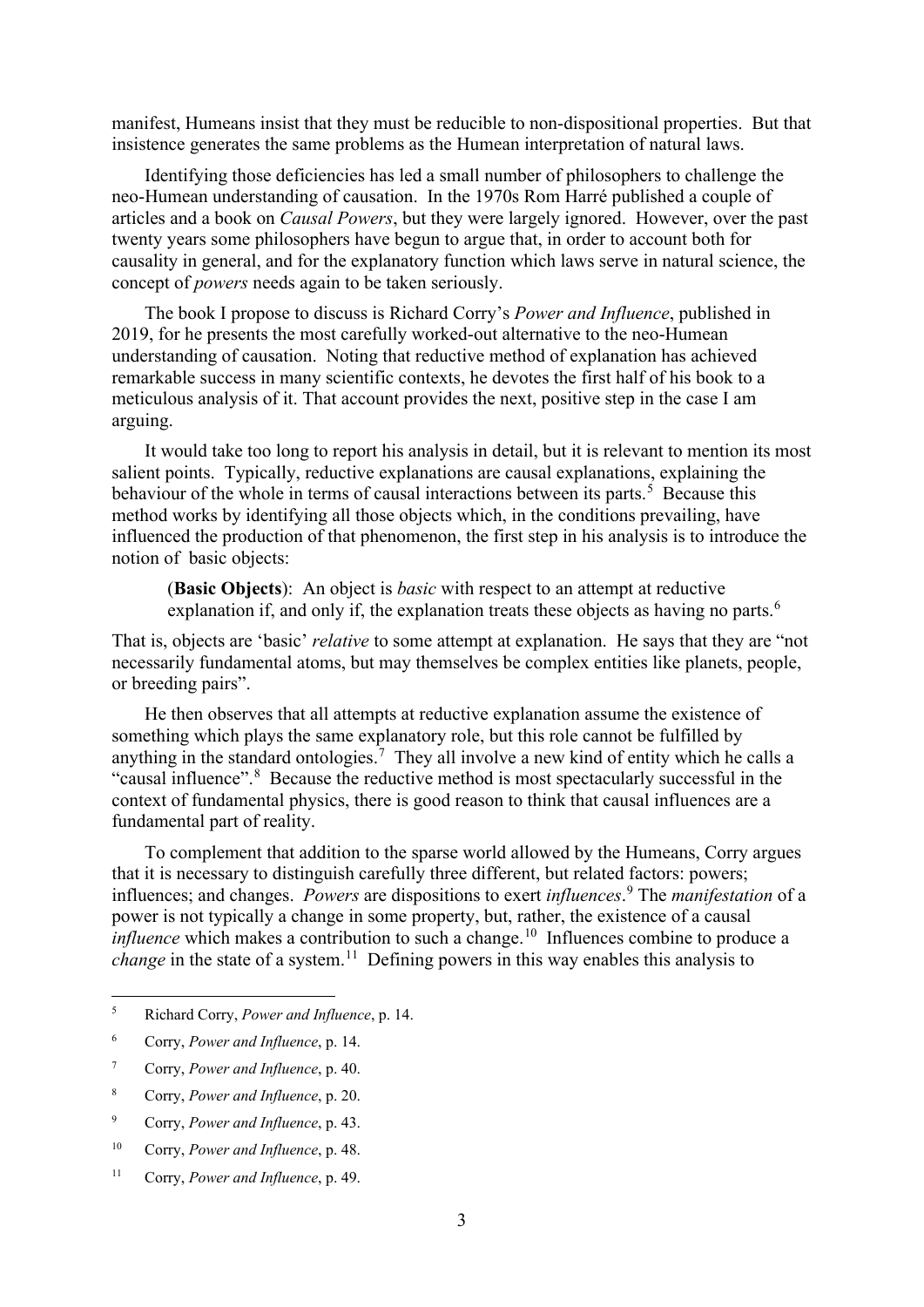accommodate the fact that what happens is almost always the result of the interaction of multiple influences.

Corry defines **basic powers** as a set of causal powers such that each power is distinct and that all influences that are relevant for the phenomenon are manifestations of powers in the set. Arguing that while some dispositions can be properly described by singular subjunctive conditionals, powers are best represented by mathematical functions, rather than by singular subjunctive conditionals,  $12$  he then defines the **explanatory basis** for some phenomenon *P* as a set of basic objects together with a set of basic powers for *P* such that each power in the set can be represented by a function whose domain is the state-space of some subsystem of those basic objects.<sup>[13](#page-3-1)</sup>

He then argues that the following five assumptions underlie any attempt to provide a reductive explanation of some phenomenon *P* in a complex system *S*. They are :

- (1) (**Supervenience**): There is a set of basic objects such that the relevant properties of that phenomenon supervene on the properties of, and the relations between, these basic objects.
- (2) (**Limited Rank**): There is an explanatory basis for *P* in *S* which does not include any basic powers that have a rank greater than the highest ranked causal power in the explanatory basis being used, where the rank *n* is assigned to a power just in case that *n* basic entities are required to determine whether, and in what manner, that power is manifest.
- (3) (**Changes Determined by Influence**): The changes in any property of a basic object at any time are determined by the set of all and only the basic influences which are individually directed towards changes in that phenomenon in that object at that time.
- (4) (**Algebra of Composition**): In cases where there are more than two influences operating at the same time, we construct a rule which relates each pair of influences to a third, resultant, influence, and that composition rule can be used to calculate the resultant of any number of influences.<sup> $14$ </sup>
- (5) (**Influence Characterized by Effect**): Causal influences are uniquely characterized by the effect which they would bring about if they were acting in isolation.

Corry illustrates his definitions and principles by a wide variety of examples, from electrons to the ecology of populations. He shows how this account can accommodate a probability distribution over possibly manifested influences, so it is not necessarily deterministic. It is also able to accommodate the fact that, outside fundamental physics, it is likely that many, if not all, the powers and influences are composite rather than fundamental. And he argues successfully both that macroscopic powers can be composed of more fundamental powers, and that it is possible that there are some truly fundamental high-rank powers.

Since reductive explanations typically explain phenomena in terms of the behaviour of lower-level objects, I find this analysis convincing and commend it for your consideration. Both the widespread success of applying this method in the various sciences, and the

<span id="page-3-0"></span><sup>12</sup> Corry*, Power and Influence*, pp.58-63.

<span id="page-3-1"></span><sup>13</sup> Corry, *Power and Influence*, p. 73.

<span id="page-3-2"></span><sup>14</sup> Corry, *Power and Influence*, pp. 80-82.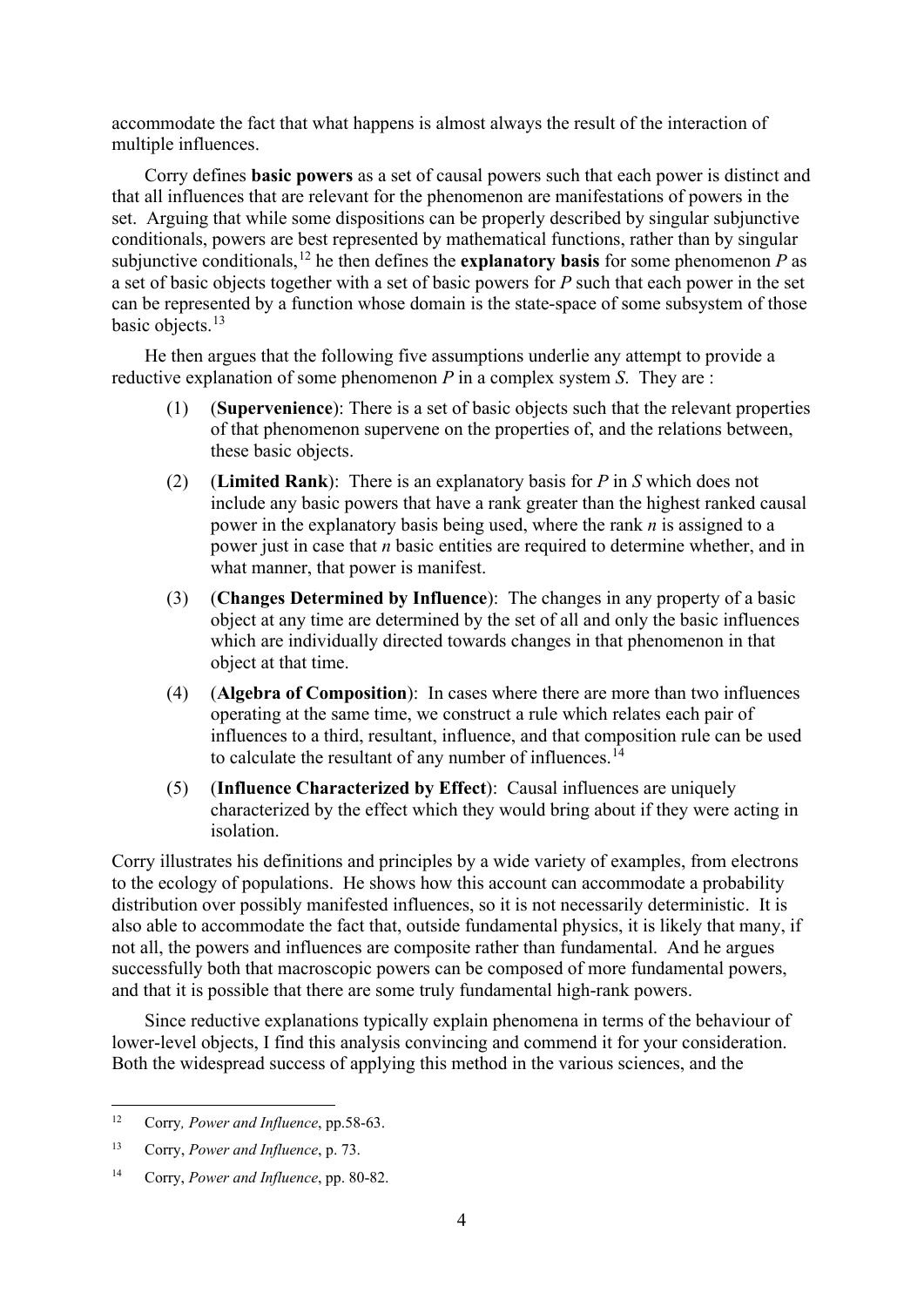universality of natural laws, requires this threefold model of powers, their manifestation as causal influences, and the observable changes those influences produce, typically in combination.

Another reason for commending his analysis is that it enables a clear definition of physicalism. Although many philosophers subscribe to this doctrine, no-one to date has been able to give a clear account of what exactly it is claiming, as Daniel Stoljar has demonstrated. Since physicalism is a reductive view, I offer the following as a definition of physicalism:

All the things which exist in the universe either are, or are composed of parts which are, the particular objects found by physics to be found by physics to be fundamental in the sense that, in principle, the behaviour of them all is entirely explicable in terms of the properties and relations of those ultimate parts.

It is understandable why so many analytic philosophers have adopted this position. Most of them write in a Western language which prioritizes nouns over verbs. They accept the system of predicate logic introduced over a century ago by Frege and Russell in which quantifiers range over domains of particular objects. They are also heirs to a metaphysical tradition which for nearly two and a half millennia has assumed that the prime category of being is what Aristotle called "*ousia*" [entity], the medieval philosophers called "*substantia*", and which analytic philosophers today often call "objects" or 'basic particulars".

Moving on to the third step of the case I am presenting, Corry himself argues that there is a flip side of this analysis. He claims that "there is a close connection between the concept of emergence and the failure of reductive explanation", that is, emergence occurs "in situations in which the assumption of supervenience holds, but reductive explanation fails".<sup>[15](#page-4-0)</sup> He claims that the existence of higher-rank powers limits the capacity of the second assumption, and that the fourth assumption – the Algebra of Composition – fails in complex cases. Those failures show that there exist phenomena which may legitimately be regarded as genuine cases of ontological emergence. Moreover, he rebuts three arguments mounted by Jaegwon Kim's objecting to the very possibility of emergence. Unfortunately, I do not have enough time to discuss Corry's arguments about emergence here; I simply commend his book for you to assess their cogency yourselves.

The fourth step is to broaden this analysis so that it applies to causation in general, which Corry attempts to do in Chapters Eight and Nine. He denies that causation can be simply identified with influence, on the grounds that causation is an abstract relation, while causal influences are entities as real as tables, electrons, and electromagnetic fields.<sup>[16](#page-4-1)</sup> However, in a discussion of intuitions around causation as production, he considers a basic influence *I* – that is, an influence which is the manifestation of a single basic power – which is directed towards changes in some particular property of some basic object *x*. He asserts that:

There will be a power *P* which belongs to part of some system (which includes *x*) will be part of some system which includes that object, such that the system's being in state *S* triggers the causal power *P* to manifest the influence *I*. It makes perfect sense to regard *S* as the productive cause of the change in *x*.

So, it seems that he is identifying the cause of a change as *the state of a system*, although he also comments that the influence *I* can be regarded as the physical embodiment of the causal

<span id="page-4-0"></span><sup>15</sup> Corry, *Power and Influence*, p.186.

<span id="page-4-1"></span><sup>16</sup> Corry, *Power and Influence*, p.145.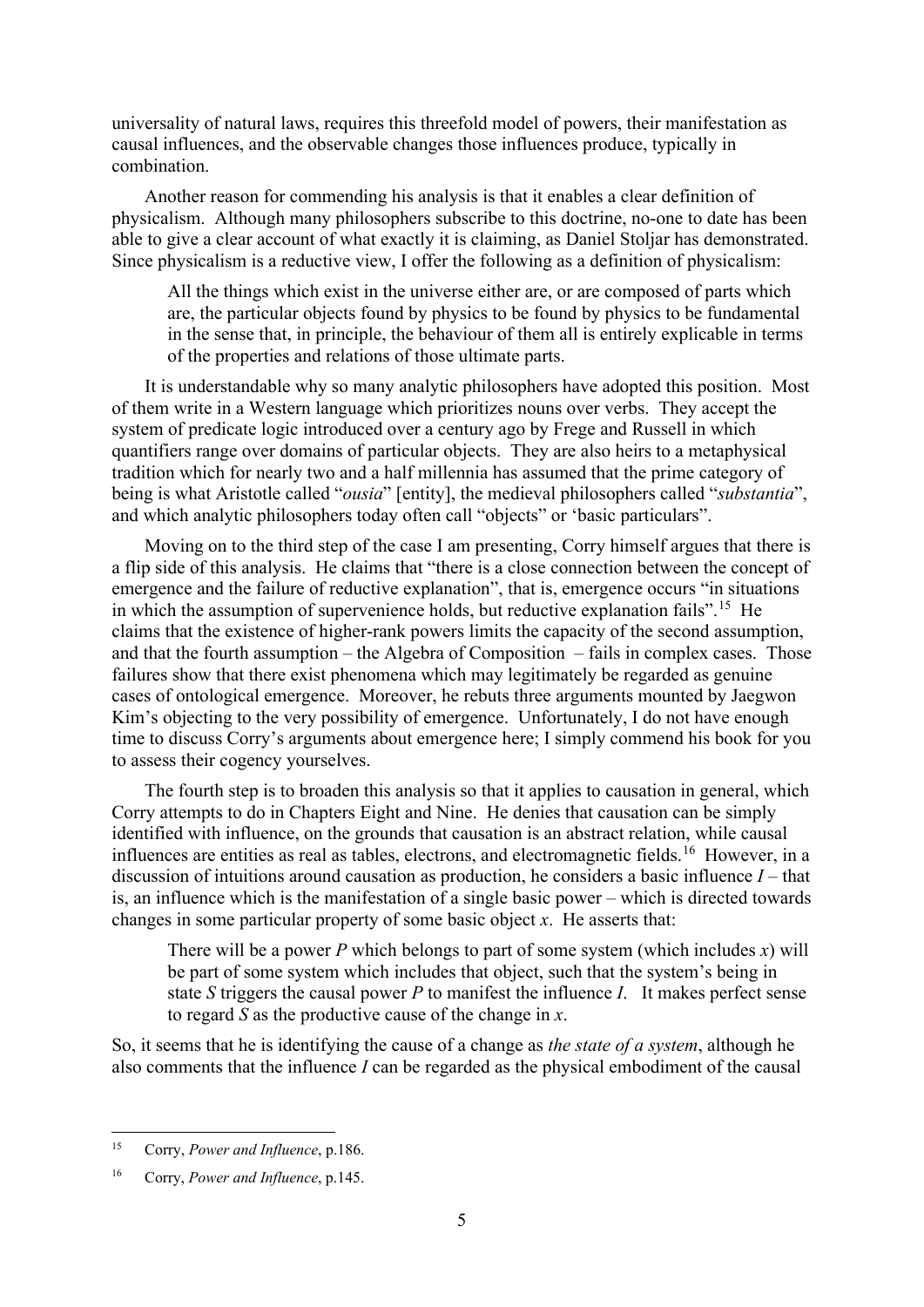relation. He recognizes what he calls "a connection of directedness" between cause and effect, but to explain it he draws on the account of causation just given.<sup>17</sup>

I find this account disappointing. Although the notions of a power and an influence are notions of something dynamic, the notion of the state of a system certainly is not. Corry had introduced a system as "a collection of basic objects together with all their properties and relations".[18](#page-5-1) So, according to his account of causation, a cause is a set of objects. Of course, objects and persons are often identified as the cause of some occurrence, but so are items in many other categories. What I miss is any account which explicates what is common to all of these different kinds of cause.

Now, Corry is aware that there is a serious problem in attributing powers to fundamental objects or sets of objects. For in the final section of Chapter Three, he comments that if reality were as described by classical – that is, Newtonian – physics, then it would be very tempting to suppose that the most basic influences are the fundamental forces, and that these are indeed *sui generis* constituents of reality.[19](#page-5-2) However, since quantum field theory – hereafter QFT – has displaced Newtonian physics as our best description of the fundamental nature of the world, Corry notes that one might be worried that it actually *contradicts* the arguments he has given. His response, however, is simply to note that the fundamental forces are commonly described as constituted by the exchange of elementary subatomic particles, and commenting that:

Even if it is true that forces are constituted by the exchange of particles, these 'particles' are not like the objects that are found in standard ontologies. For QFT tells us that subatomic particles can also be viewed as 'field excitations', and, unlike ordinary particles, these field excitations can be added together (or *superposed*) in a similar way to forces. $20$ 

QFT challenges one of the bedrock assumptions of Western metaphysics, but instead of engaging with that issue, Corry comments "For the moment, then, the fundamental ontology of forces, and hence influences in general, remains unresolved". He suggests that it is possible that most basic influences might be constituted from more fundamental ingredients which are not themselves influences. In that case, the reductive method would not be applicable at this fundamental level. Or, influences might be a fundamental part of reality, in which case he says that it is likely that the fundamental influences include the fundamental forces. $21$ 

I also find it disappointing that, by formulating those two possibilities in terms of influences, he has sidestepped the challenge which he himself has recognized: that QFT appears to contradict the assumption at the heart of his arguments: that influences are the manifestations of powers, and powers are dispositional properties of objects. By not addressing that challenge he has left the plausibility of his whole account as a hostage to fortune. I was surprised to find this deficiency in Corry's analysis, since I find it to be a be plausible and illuminating analysis of reductive explanation. While I do not pretend to have sufficient expertise to unravel all of the notorious difficulties generated by quantum physics, I

<span id="page-5-0"></span><sup>17</sup> Corry, *Power and Influence*, p.147.

<span id="page-5-1"></span><sup>18</sup> Corry, *Power and Influence*, p.15.

<span id="page-5-2"></span><sup>19</sup> Corry, *Power and Influence*, p.40-41.

<span id="page-5-3"></span><sup>20</sup> Corry, *Power and Influence*, p.41.

<span id="page-5-4"></span><sup>21</sup> Corry, *Power and Influence*, p.41.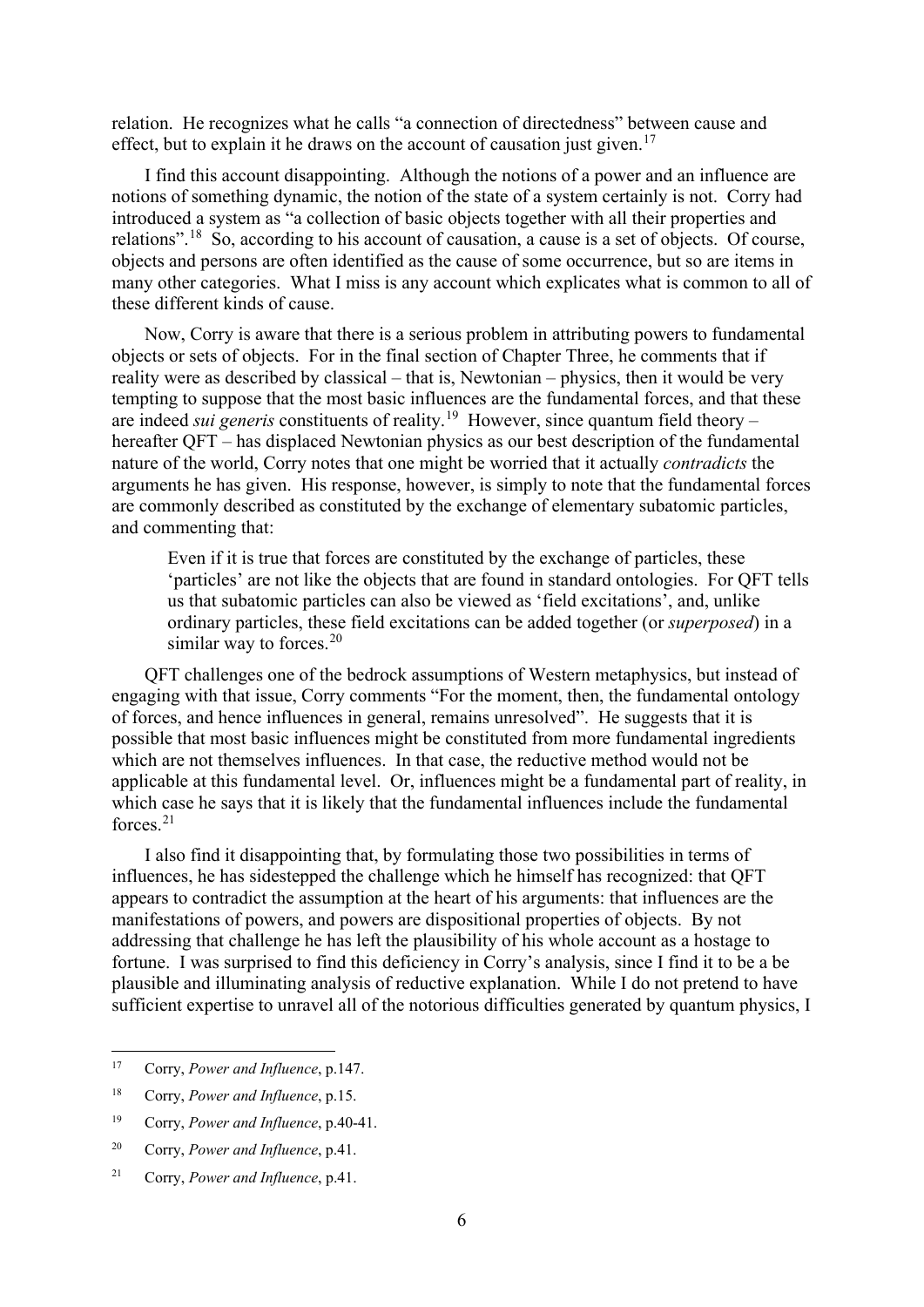do have some thoughts to share concerning the challenge posed by QFT, which will provide the fifth step in the case I am presenting.

Corry offers one remark on the two possibilities he has articulated. He tells his readers to "Note that fundamental influences need not be forces". He justifies that claim by citing the four-dimensionalist view of the universe and pointing out that a natural way to make sense of that interpretation of spacetime is to propose that a three-dimensional object at a given time produces an influence directed toward the existence of a similar three-dimensional object at a later time. Many analytic philosophers are predisposed to adopt such an interpretation of the universe as a four-dimensional 'block' because they inconsistently combine their professed empiricism with an understanding of logic which assumes that truth is timeless  $-$  a conception of truth inherited from Plato.

But that interpretation of the universe in which we live is simply incredible. The universe is full of movement and is populated by living creatures who exist by performing future-related actions. Not only that, but also the spatializing of time involved in that interpretation of the universe is inconsistent with the General Theory of Relativity, which has been confirmed over the past 100 years by increasingly fine-tuned astronomical observations. As the theoretical physicist Carlo Rovelli has pointed out, at the core of general relativity is a *radical relationism*. There is no independent 'background' framework of spacetime within which three-dimensional objects could be located. Spatiotemporal locations can be distinguished only relative to other spatiotemporal locations. So the argument which Corry invokes to support his claim that fundamental influences need not be forces is not sustainable.

When quantum mechanics first emerged early in the  $20<sup>th</sup>$  Century, it had two features which generated deep puzzlement and debate. The phenomena seemed to manifest both wave-like and particle-like features. The famous two-slit experiment seemed to show that photons are waves, whereas single spots on a photographic plate, tracks in a bubble chamber and clicks on a Geiger counter seemed to show that photons are particles. That apparent contradiction was essentially resolved by Paul Dirac, who proposed an interpretation of relativity theory in which these subatomic phenomena are explained by quantizing Maxwell's electromagnetic field. Dirac then extended that analysis to apply also to electrons, and further refinements have been made to QFT since.

Those phenomena were puzzling enough, but even more puzzling was a principle which Werner Heisenberg proposed in 1927. It seems that a quantum 'particle', such as a photon or an electron, can be described by a wave-function which specifies the evolving probabilities of its possible trajectories but so long as it is not measured, it has neither a determinate location nor a determinate momentum. Yet when such a 'particle' is detected, either its location or its momentum becomes determinate – but not both. This strange phenomenon came to be called "the collapse of the wave-function". Initially this 'collapse' was understood to be a fact about observation, but that was a mistake. The so-called 'collapse of the wave-function' happens whenever a quantum system interacts with *any* other.

Also in the early decades of quantum physics many physicists advocated a theory in which fields and particles were both acknowledged as associated, but over the past forty years leading quantum field theorists have developed 'a pure fields view'. The physicist Art Hobson published a representative exposition of this view in 2013 under the title "There are no particles; there are only fields". Explaining how a quantum field fluctuates back and forth like a harmonic oscillator, he asserts that even a quantum field which is in the so-called 'ground state' of a space devoid of all so-called 'elementary particles' cannot sit still, because of the so-called uncertainty principle. So, he comments that: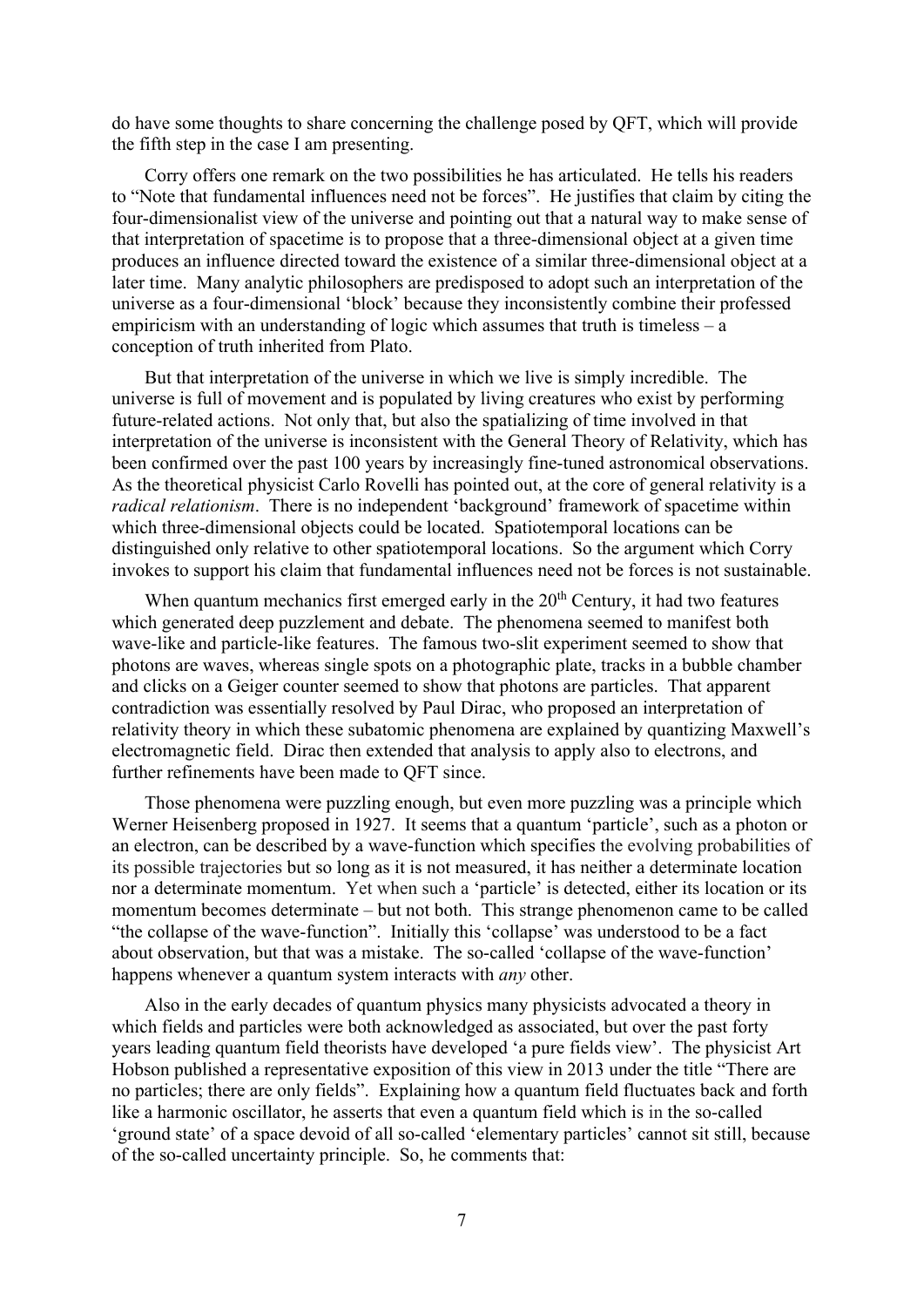an important feature of QFT is the existence of a vacuum state, which manifests itself experimentally in many ways, which would be curious if particles were really fundamental because there are no particles (quanta) in this state.<sup>[22](#page-7-0)</sup>

He observes that:

Some authors conclude, incorrectly, that the countability of quanta implies a particle interpretation of the quantized system. Discreteness is a necessary but not sufficient condition for particles. Quanta are countable, but they are spatially extended and certainly not particles. [23](#page-7-1)

Hobson's thesis attracted objections from a number of physicists, who argued that "quantum fields are no more fields than quantum particles are particles"<sup>[24](#page-7-2)</sup> and "in addition to" there being no particles, there are not even fields".<sup>[25](#page-7-3)</sup> They insist that the state of a quantum system is an abstraction. Hobson rebutted the technical objections posed by his critics, and on the issue of the reality of fields replied that: "There is no reason to regard quantum fields as less real than rocks. Indeed, rocks are made of them".[26](#page-7-4) 

It appears from my reading that the debate between the realist and the instrumentalist interpretations of quantum field theory continues to be a standoff. But I suggest that there is a way of moving beyond it. I invoked above Rovelli's radically relational interpretation of general relativity. Since on his interpretation there is no absolute viewpoint from which a can be observed, he infers that:

In quantum mechanics different observers may give different accounts of the same sequence of events.<sup>[27](#page-7-5)</sup>

That leads Federico Laudisa and Rovelli himself to assert:

The physical world must be described as a net of interacting components, where there is no meaning to 'the state of an isolated system', or the value of the variables of an isolated system. The state of a physical system is the net of the relations it entertains with the surrounding systems.<sup>[28](#page-7-6)</sup>

Consequently, Rovelli argues that the wave function is merely a predictive, instrumental device with no ontological role; it does not stand for something real, but simply records the probabilistic outcomes of previous interactions between systems of a certain kind.

However, I share Hobson's realist intuitions. To say that *all* we can know at the quantum level are discrete events which occur when an observer interacts with such a system is one thing; to deny that anything real is happening in between such interactive events is

<span id="page-7-0"></span><sup>22</sup> Art Hobson, 'There are no Particles; There are Only Fields, *American Journal of Physics*, 81.(3), 2013. p. 214.

<span id="page-7-1"></span><sup>&</sup>lt;sup>23</sup> Art Hobson, 'There are not particles, there are only fields' pp. 211-223.

<span id="page-7-2"></span><sup>&</sup>lt;sup>24</sup> Massimilano Sassoli de Bianchi, 'Comment on "There are no Particles, There are Only Fields" by Art Hobson', *American Journal of Physics*, 81(9), 2013, p. 707.

<span id="page-7-3"></span><sup>&</sup>lt;sup>25</sup> Robert J. Sciamanda, Letters to the Editor, American Journal of Physics, 81(9), 2013, p.645.

<span id="page-7-4"></span><sup>26</sup> Art Hobson, 'Hobson Responds', *American Journal of Physics*, 81(9), 2013, p. 645.

<span id="page-7-5"></span><sup>27</sup> Carlo Rovelli, 'Relational Quantum Mechanics', *International Journal of Theoretical Physics*, 1996, pp. 1637-78, Revised 2008.

<span id="page-7-6"></span><sup>28</sup> Laudisa, Federico and Carlo Rovelli, 'Relational Quantum Mechanics', *The Stanford Encyclopedia of Philosophy* (Spring 2021 Edition), Edward N. Zalta (ed.), URL = [<https://plato.stanford.edu/archives/spr2021/entries/qm-relational/>.](https://plato.stanford.edu/archives/spr2021/entries/qm-relational/)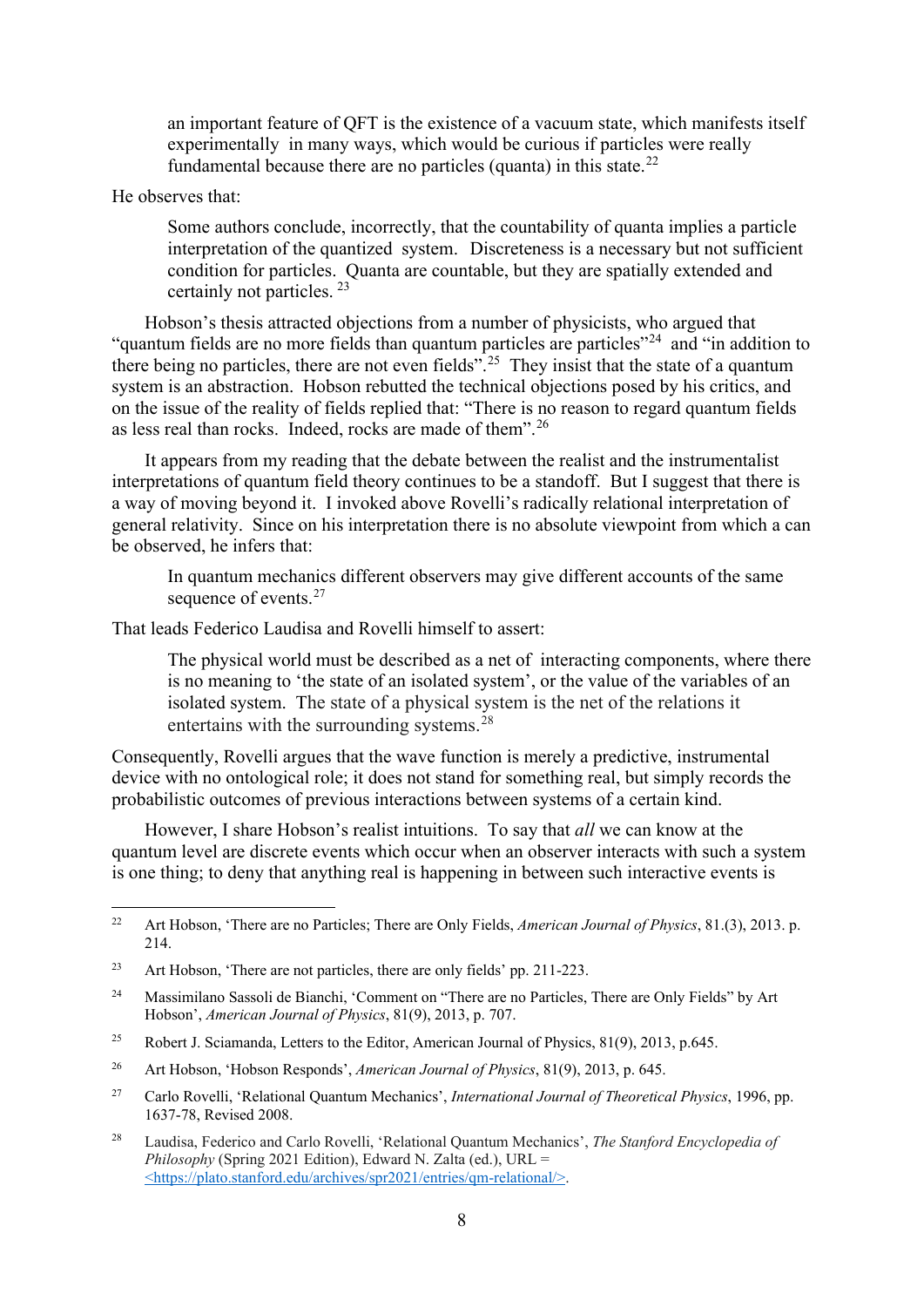something else. What is the "it" with which an observer interacts? And if quantum fields are real only intermittently, how can rocks, which certainly are real, be made of them?

In an extensive evaluation of Rovelli's relational quantum mechanics, Mauro Dorato notes that his relationist interpretation of quantum physics can be formulated in two different ways.

either it *does not make sense* to talk about a quantum non-interacting system, or, to put it more metaphysically, non-interacting quantum systems have no intrinsic properties, except *dispositional* ones.[29](#page-8-0)

Rovelli does not describe quantum systems as having "dispositional properties", but Dorato's introduction of them in this context is both insightful and brilliant. For that notion enables Rovelli's position to be interpreted in a way which is both coherent and satisfies the realist intuitions I endorsed above. For if the properties of such systems are dispositional, it becomes possible to acknowledge the reality of the wave-function even though whenever that disposition is isolated, its state is probabilistic and indeterminate. Furthermore, there is no need for such a disposition always to be manifest, for that is true of any disposition. Yet one of those probabilities can become determinate when the system interacts with another such system. Thus, it is possible to accommodate Heisenberg's so-called uncertainty principle, without adopting a purely instrumentalist interpretation of it. Laudisa and Rovelli commend Dorato's analysis as fitting "particularly well in the context of Relational Quantum Mechanics". Since dispositional properties are real, that endorsement should have led them to modify their earlier instrumentalist claims.

Another question Dorato asks is: "How can we identify the 'same' sequence of events within a relationist view of quantum mechanics?" He answers that stressing the relationality of the identity of process systems:

helps us to realize how the identity of a sequence of events, i.e., the *processes* that characterize the primitive ontology of the theory, is relative to the different observers.

The argument he presents to support that contention is too technical to repeat here. But to secure the next step in the case I am building it is enough to highlight that Rovelli must be referring to *processes* when he speaks of "the same sequence of events". That makes it clear that the primitive ontology of QFT must consist not just of fields, but of fields which are always *in process*. Like harmonic oscillators, quantum fields are constantly in a state of excitation. Consequently, the so-called 'elementary particles' are not particles at all; they are *processual* in nature.

I propose that Dorato's interpretation dissolves the problem which ungrounded influences generated for Corry's account of influences. Once the processual nature of these vibrations in quantum fields is recognized, it becomes obvious that processes were already implicit in describing the so-called 'particles' of QFT as "excitations.

This finding provides what I discerned to be missing in Corry's account of causation. Whilst he nominated basic objects as the bearers of powers in the case of reductive explanations, if influences are the manifestations of powers, and powers are dispositional properties only of objects, then his case is undermined by the fact that so-called subatomic particles are not particular objects. We have now found good reasons to say not only that

<span id="page-8-0"></span><sup>29</sup> Mauro Dorato, ' Rovelli's relational quantum mechanics, monism and quantum becoming', in in *The Metaphysics of Relations*, Anna Marmodoro and David Yates (eds.), (Oxford: Oxford University Press), 2016, pp. 235–262.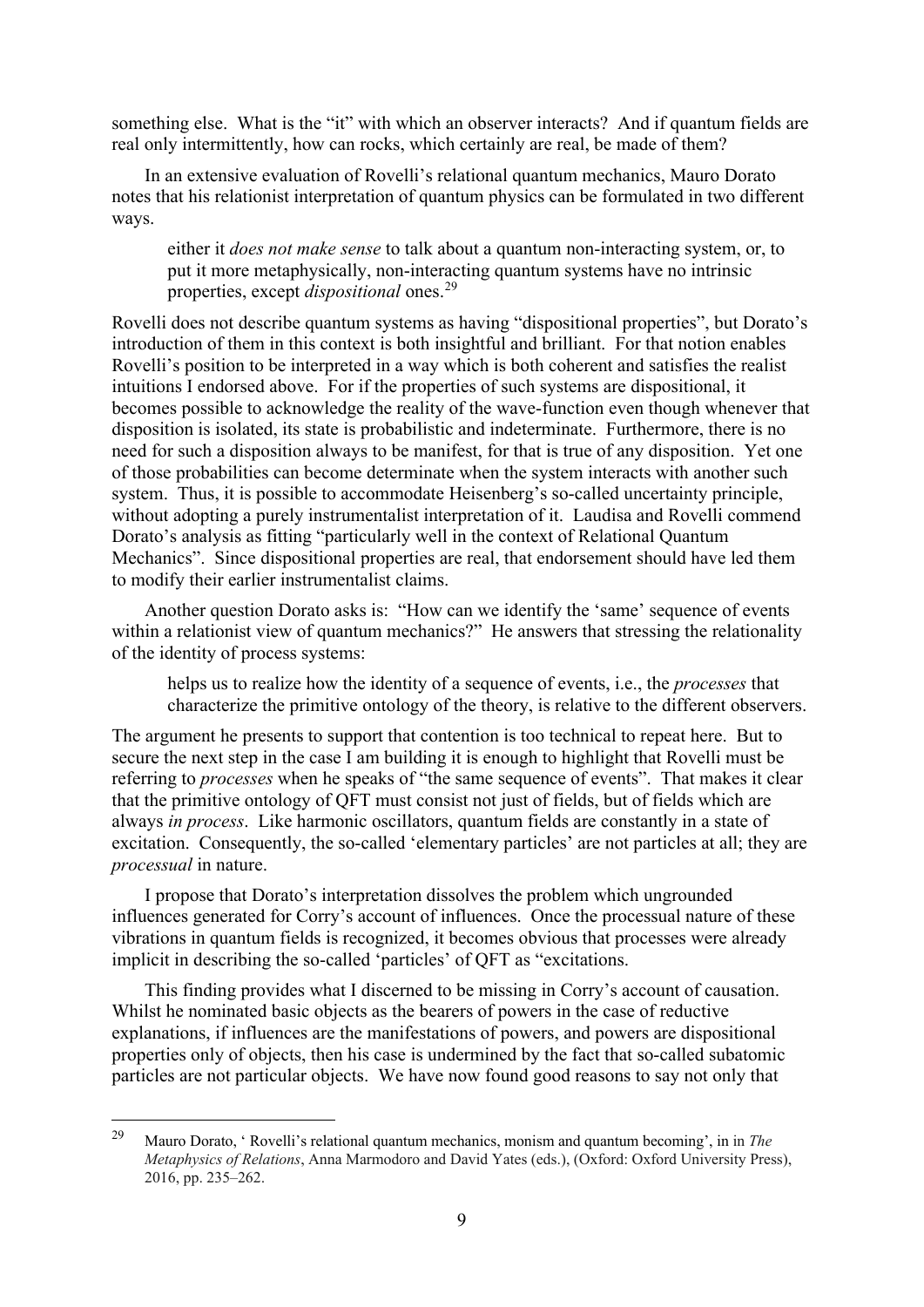quantum fields are always in process, but because they are dispositional in nature, it is processes which are the ultimate bearers of powers to manifest influences upon each other and upon higher-level entities.

It follows from QFT that *all* the standard ontologies are obsolete, and must be either abandoned or radically revised. We have seen that the ambition of physicalists is to reduce everything to the particular objects found by physics to be fundamental such that the behaviour of everything is entirely explicable in terms of the properties and relations of those ultimate parts. But if there are no basic particulars, the metaphysical assumption upon which physicalism is based is simply false. The irony of modern analytic philosophy is that its adoption of physicalism makes it appear to be state-of-the-art and scientifically literate, whereas it is in fact the lingering hangover of an ancient metaphysical model which is inconsistent with the findings of physics itself.

Since quantum fields in process are the best candidates we currently have for what is fundamental in the universe, this finding has significance for the whole of metaphysics. As I argued in my 2015 book, *The Metaphysics of Emergence*, it is no longer tenable to promote metaphysical models which accord ontological priority to particular objects. What is needed to understand the world better is nothing less than a metaphysical revolution which reverses ontological priorities, so that the primary category of being is understood to be generic processes. In a metaphysical model based on processes, particular objects are emergent, not basic.

Processes are a *sui generis* category, largely neglected by philosophers. While Whitehead is standardly classified as a process philosopher, he was unable to recognize the *continuity* of processes – perhaps in deference to the discoveries in the early days of quantum mechanics. For he wrote "continuity concerns what is potential, whereas actuality is incurably atomic".<sup>[30](#page-9-0)</sup>

When we think about processes in general, it becomes obvious that they are different from both objects and properties. They are *somewhat* like objects in being concrete, having properties and spatiotemporal locations, and causally influencing each other. On the other hand, processes are *somewhat* like properties in being able to occur, with varying degrees of intensity, in different periods and in different regions of varying sizes.

Most significantly, however, is the fact that a process consists in something happening continuously as it moves forward in time. Because it is inherent in every process that it is flowing forward, it is that 'towardness' which endows them with power. For processes necessarily have both *momentum* and *direction*; they are necessarily future-orientated. Flows of air and water, for example, can wreak great destruction. Because processes have momentum, they have both mass and velocity. Provided a process keeps flowing, the greater the momentum of a process, the greater is the force, or influence, it exerts on other processes which are entering the same locality at the same time. That is why processes are what justifies the revival of the concept of powers, and why the forces exerted by processes are what distinguishes causation from mere correlation. Accordingly, I claim that it is processes , not states, which are what exert the powers which are *manifested as* causal *influences*, and therefore are the ultimate bearers of powers.

For centuries people have utilized the force of the wind to sail ships and to turn the sails of windmills to harness its energy. While that is true of causation in general, the processes working in quantum fields are what ground the influences which so-called subatomic

<span id="page-9-0"></span><sup>30</sup> A.N. Whitehead, *Process and Reality*, 1929, p. 95.